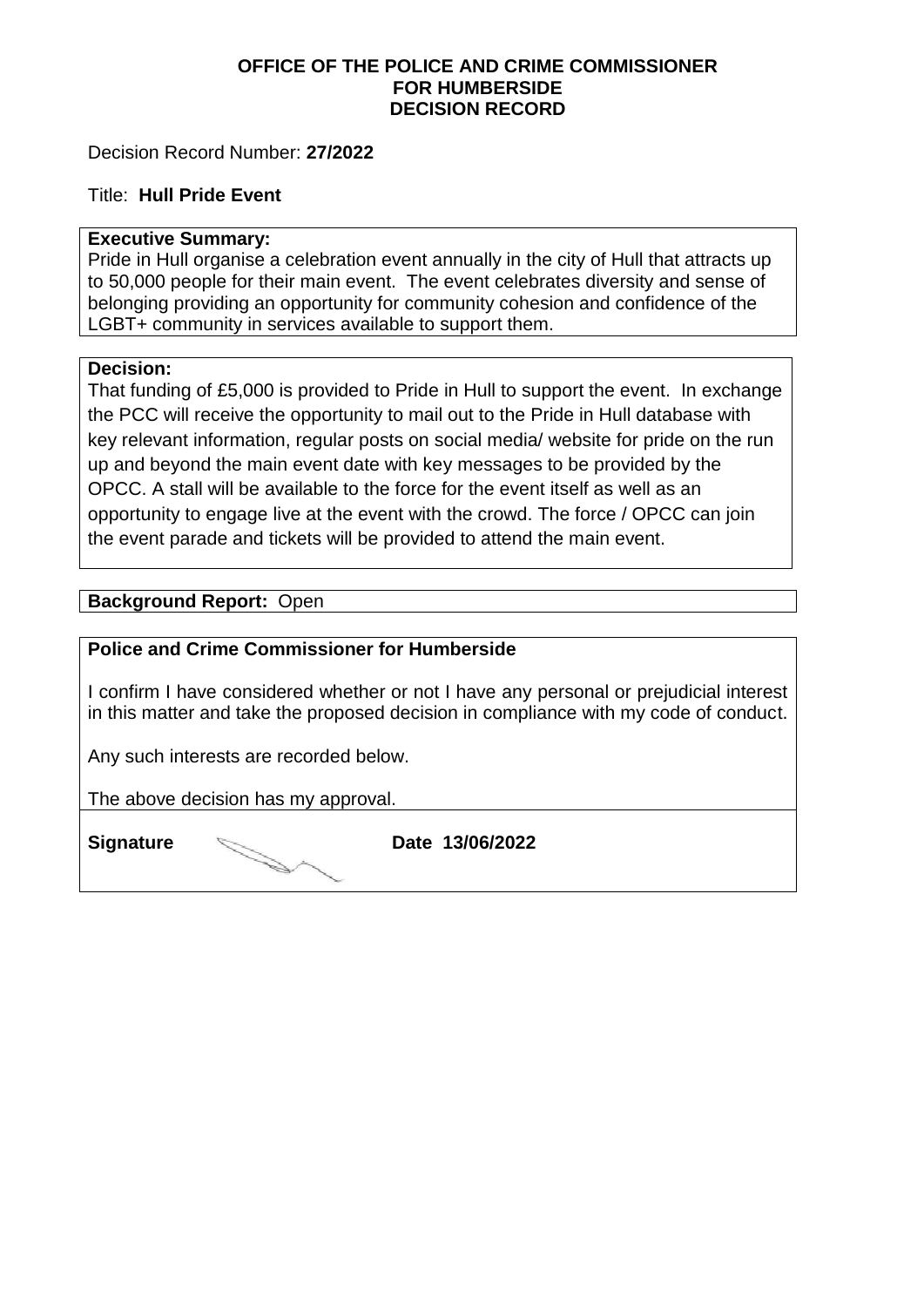#### **POLICE AND CRIME COMMISSIONER FOR HUMBERSIDE**

### **SUBMISSION FOR: DECISION**

**OPEN**

#### **Title: Hull Pride Event**

#### **Date: 06.06.2022**

## *1.* **Executive Summary**

Pride in Hull organise a celebration event annually in the city of Hull that attracts up to 50,000 people for their main event. The event celebrates diversity and sense of belonging providing an opportunity for community cohesion and confidence of the LGBT+ community in services available to support them.

## *2.* **Recommendation(s)**

That funding of £5,000 is provided to Pride in Hull to support the event. In exchange the PCC will receive the opportunity to mail out to the Pride in Hull database with key relevant information, regular posts on social media/ website for pride on the run up and beyond the main event date with key messages to be provided by the OPCC. A stall will be available to the force for the event itself as well as an opportunity to engage live at the event with the crowd. The force / OPCC can join the event parade and tickets will be provided to attend the main event.

## **3. Background**

Pride in Hull is the second largest event hosted in the city attracting around 50,000 visitors to the main event and many more supporting the parade, lining the streets. There is a strong social media following close to 16k people liking / following accounts, posts create engagement of over 1.5 million routinely. The event is appreciated in the city generating economic benefits over £1m from visitors. The event is also rated 9/10 by those that attend.

## **4. Options**

There are three options.

## Option 1 - Do nothing - don't fund

This option is not recommended as it places the event at risk of not being able to be secured, resulting in loss of opportunity for enhancing revenue of city centre businesses and positively impacting on the prosperity of the city centre. It also is a missed opportunity to engage with a community that has traditionally had difficulties engaging in some services commissioned by the OPCC.

Option 2 – Fund partial contribution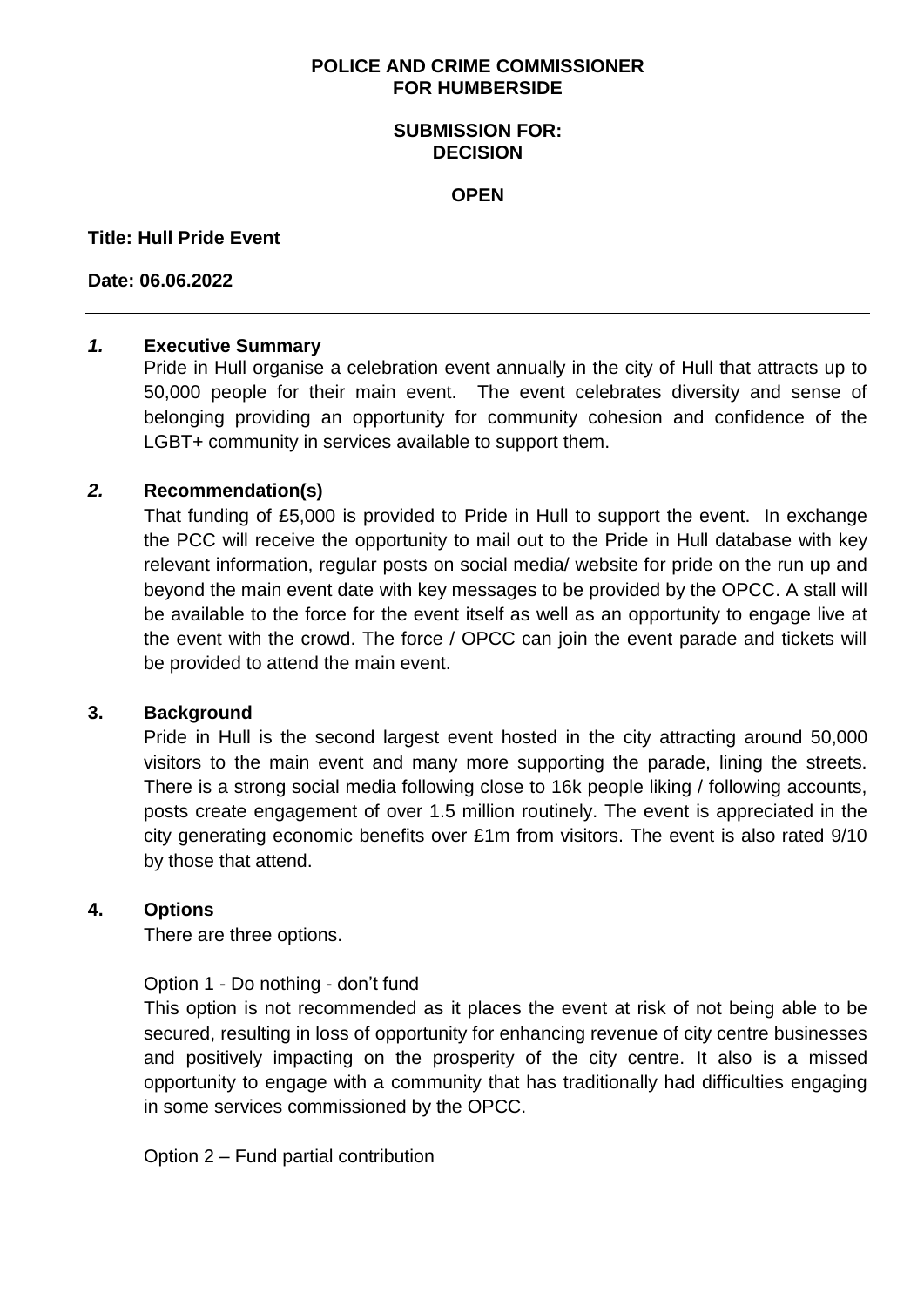Similar to option 1 the PCC could make a partial contribution but this would then require further sponsors to be identified and risk delaying securing the event.

# Option 3 – Fund full amount

This option is recommended because it allows the PCC to capitalise on the sponsorship opportunity of bringing increased prosperity to the city centre and engaging with a large demographic from the LGBT+ community locally and with those visiting the event.

## **5. Risks**

The risks are minimal to the investment.

## **6. Contribution to Delivery of the Police and Crime Plan**

This investment will contribute directly to aims one and two of the Police and Crime Plan through Engaged, Resilient and Inclusive Communities and Safer Communities.

## **7. Financial Implications**

The budget requirement is £5,000 which will secure the event for 2022.

- **8. Legal Implications** *None*
- **9. Equalities Implications** N/A

## **10. Consultation**

- Pride in Hull team
- Chief Constable Humberside Police

## **11. Communication Issues**

Opportunity for positive PR for the Hull LGBT+ Community and with those visiting the city centre.

**12. Background documents** None

# **13. Publication**

OPEN

This matrix provides a simple check list for the things you need to have considered within your report. If there are no implications please state

| I have informed and sought advice from HR, Legal,<br>Yes<br>Finance, OPCC officer(s) etc prior to submitting this<br>report for official comments |
|---------------------------------------------------------------------------------------------------------------------------------------------------|
|---------------------------------------------------------------------------------------------------------------------------------------------------|